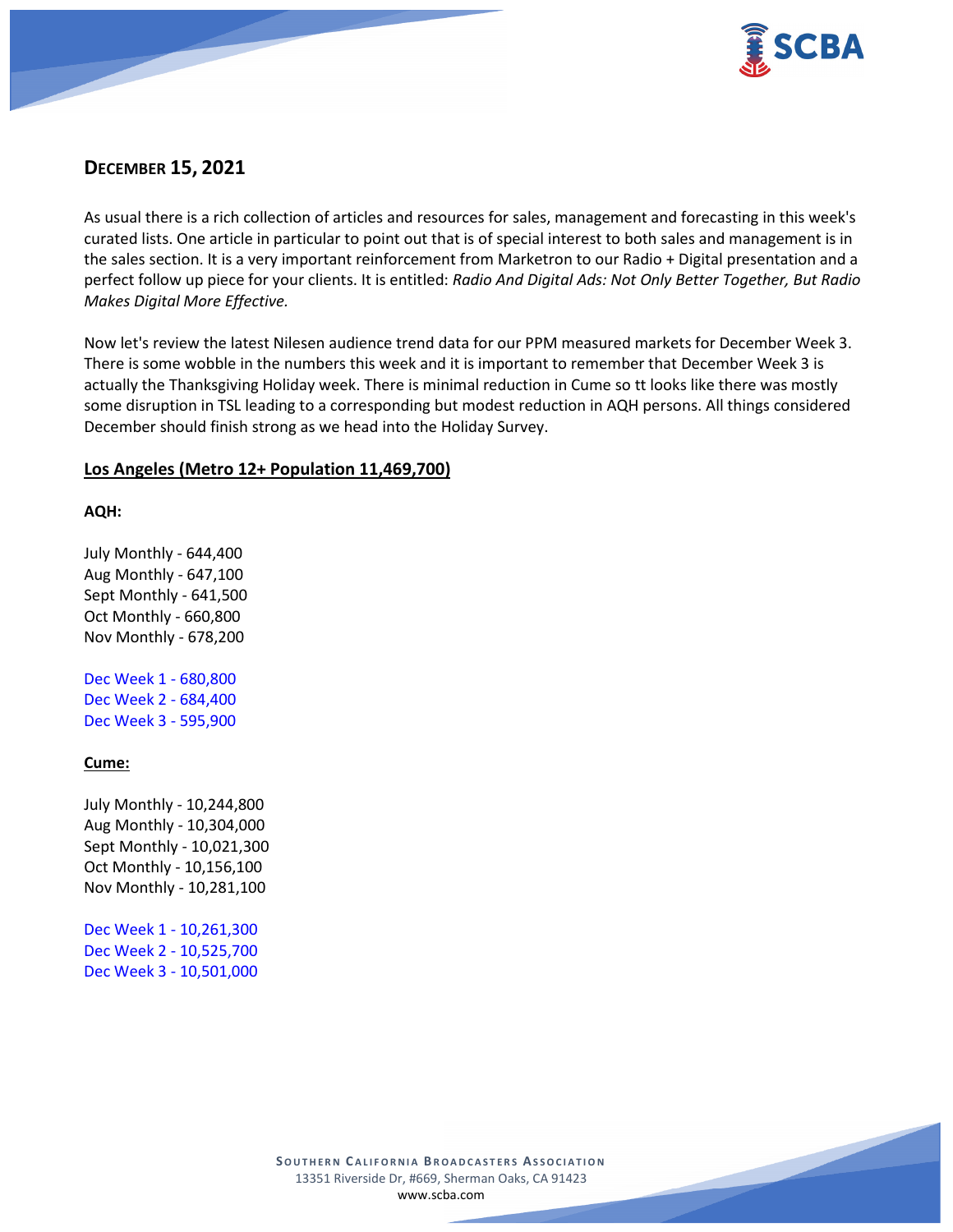

## **Riverside/San Bernardino (Metro 12+ Population 2,145,300)**

**AQH:**

July Monthly - 104,500 Aug Monthly - 108,900 Sept Monthly - 114,600 Oct Monthly - 116,900 Nov Monthly - 119,700

Dec Week 1 - 125,200 Dec Week 2 - 118,000 Dec Week 3 - 103,900

## **Cume:**

July Monthly - 1,929,800 Aug Monthly - 1,881,700 Sept Monthly - 1,897,900 Oct Monthly - 1,928,200 Nov Monthly - 1,936,300

Dec Week 1 - 1,900,100 Dec Week 2 - 1,901,500 Dec Week 3 - 1,876,600

**San Diego (Metro 12+ Population 2,873,100)**

#### **AQH:**

July Monthly - 119,700 Aug Monthly - 129,100 Sept Monthly - 137,300 Oct Monthly - 136,000 Nov Monthly - 141,400

Dec Week 1 - 136,800 Dec Week 2 - 136,900 Dec Week 3 - 120,800

### **Cume:**

July Monthly - 2,363,700 Aug Monthly - 2,399,900 Sept Monthly - 2,448,400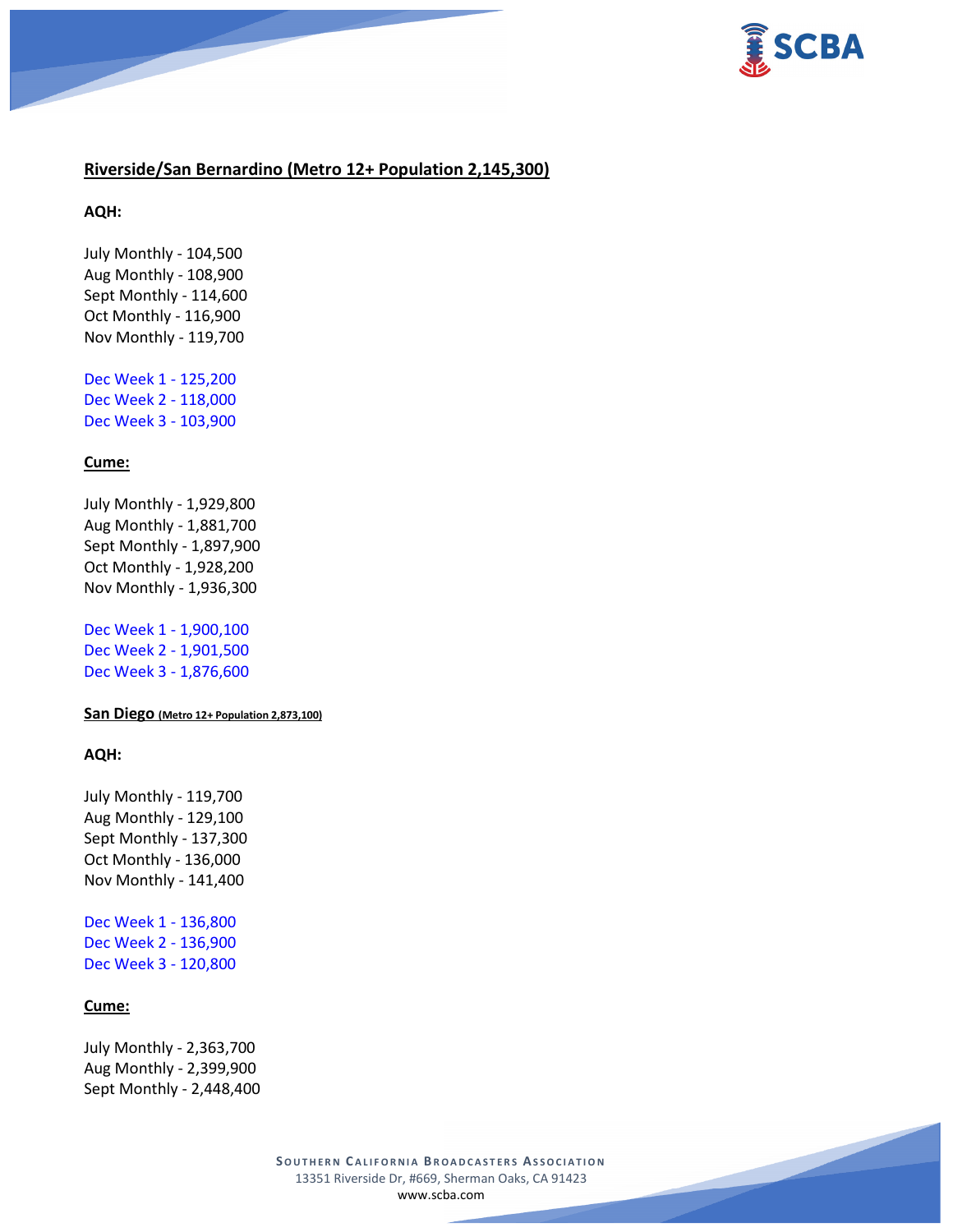

Oct Monthly - 2,516,600 Nov Monthly - 2,481,400

Dec Week 1 - 2,533,700 Dec Week 2 - 2,527,400 Dec Week 3 - 2,506,600

**'Learning is the only thing the mind never exhausts, never fears, and never regrets.'** –Leonardo Di Vinci

## **RESOURCES AND ARTICLES OF INTEREST TO SALES AND ADVERTISERS**

#### **AD AGE WORLD'S LARGEST ADVERTISERS PUMP UP SPENDING**

**They're back:** The top 100 advertisers cut spending by 7.1% in 2020 amid the global pandemic. But ad spending is accelerating now as marketers rebuild and rebound Ad Age December 14, 2021

[https://adage.com/article/datacenter/worlds-top-advertisers-pump-](https://adage.com/article/datacenter/worlds-top-advertisers-pump-spending/2379416?adobe_mc=MCMID=03175291643412126742839576405119911443|MCORGID=138FFF2554E6E7220A4C98C6@AdobeOrg|TS=1639493415&CSAuthResp=1::5427944:285215427:24:success:5C47F16B605C597B9919DD7E918A8500)

[spending/2379416?adobe\\_mc=MCMID=03175291643412126742839576405119911443|MCORGID=138FFF2554](https://adage.com/article/datacenter/worlds-top-advertisers-pump-spending/2379416?adobe_mc=MCMID=03175291643412126742839576405119911443|MCORGID=138FFF2554E6E7220A4C98C6@AdobeOrg|TS=1639493415&CSAuthResp=1::5427944:285215427:24:success:5C47F16B605C597B9919DD7E918A8500) [E6E7220A4C98C6@AdobeOrg|TS=1639493415&CSAuthResp=1::5427944:285215427:24:success:5C47F16B605C](https://adage.com/article/datacenter/worlds-top-advertisers-pump-spending/2379416?adobe_mc=MCMID=03175291643412126742839576405119911443|MCORGID=138FFF2554E6E7220A4C98C6@AdobeOrg|TS=1639493415&CSAuthResp=1::5427944:285215427:24:success:5C47F16B605C597B9919DD7E918A8500) [597B9919DD7E918A8500](https://adage.com/article/datacenter/worlds-top-advertisers-pump-spending/2379416?adobe_mc=MCMID=03175291643412126742839576405119911443|MCORGID=138FFF2554E6E7220A4C98C6@AdobeOrg|TS=1639493415&CSAuthResp=1::5427944:285215427:24:success:5C47F16B605C597B9919DD7E918A8500)

#### **New Acast-Nielsen Survey Shows Podcasts 'Are The New Soundtrack Of Our Lives.'**

Inside Radio December 14, 2021

[http://www.insideradio.com/podcastnewsdaily/new-acast-nielsen-survey-shows-podcasts-are-the-new](http://www.insideradio.com/podcastnewsdaily/new-acast-nielsen-survey-shows-podcasts-are-the-new-soundtrack-of-our-lives/article_0c6cb404-5d06-11ec-b36f-175761fe0723.html)[soundtrack-of-our-lives/article\\_0c6cb404-5d06-11ec-b36f-175761fe0723.html](http://www.insideradio.com/podcastnewsdaily/new-acast-nielsen-survey-shows-podcasts-are-the-new-soundtrack-of-our-lives/article_0c6cb404-5d06-11ec-b36f-175761fe0723.html)

## **Tune In, Then Order In: Podcast Listeners Twice As Likely To Use Food Delivery Services.**

Inside Radio (Nielsen) December 14, 2021 [http://www.insideradio.com/free/tune-in-then-order-in-podcast-listeners-twice-as-likely-to-use-food-delivery](http://www.insideradio.com/free/tune-in-then-order-in-podcast-listeners-twice-as-likely-to-use-food-delivery-services/article_e66fdd74-5cb7-11ec-a823-2be4d4edbc1e.html)[services/article\\_e66fdd74-5cb7-11ec-a823-2be4d4edbc1e.html](http://www.insideradio.com/free/tune-in-then-order-in-podcast-listeners-twice-as-likely-to-use-food-delivery-services/article_e66fdd74-5cb7-11ec-a823-2be4d4edbc1e.html)

**ATTACHMENT**: [US Podscape Infographic](https://scba.com/wp-content/uploads/2021/12/US-Podscape-Infographic_12.21.pdf)

#### **Fewer consumers plan to shop Super Saturday this year**

Chain Store Age December 14, 2021 [https://chainstoreage.com/fewer-consumers-plan-shop-super-saturday](https://chainstoreage.com/fewer-consumers-plan-shop-super-saturday-year?oly_enc_id=8319H4585489H7M&utm_source=omeda&utm_medium=email&utm_campaign=NL_CSA+Day+Breaker&utm_keyword=)[year?oly\\_enc\\_id=8319H4585489H7M&utm\\_source=omeda&utm\\_medium=email&utm\\_campaign=NL\\_CSA+Day](https://chainstoreage.com/fewer-consumers-plan-shop-super-saturday-year?oly_enc_id=8319H4585489H7M&utm_source=omeda&utm_medium=email&utm_campaign=NL_CSA+Day+Breaker&utm_keyword=) [+Breaker&utm\\_keyword=](https://chainstoreage.com/fewer-consumers-plan-shop-super-saturday-year?oly_enc_id=8319H4585489H7M&utm_source=omeda&utm_medium=email&utm_campaign=NL_CSA+Day+Breaker&utm_keyword=)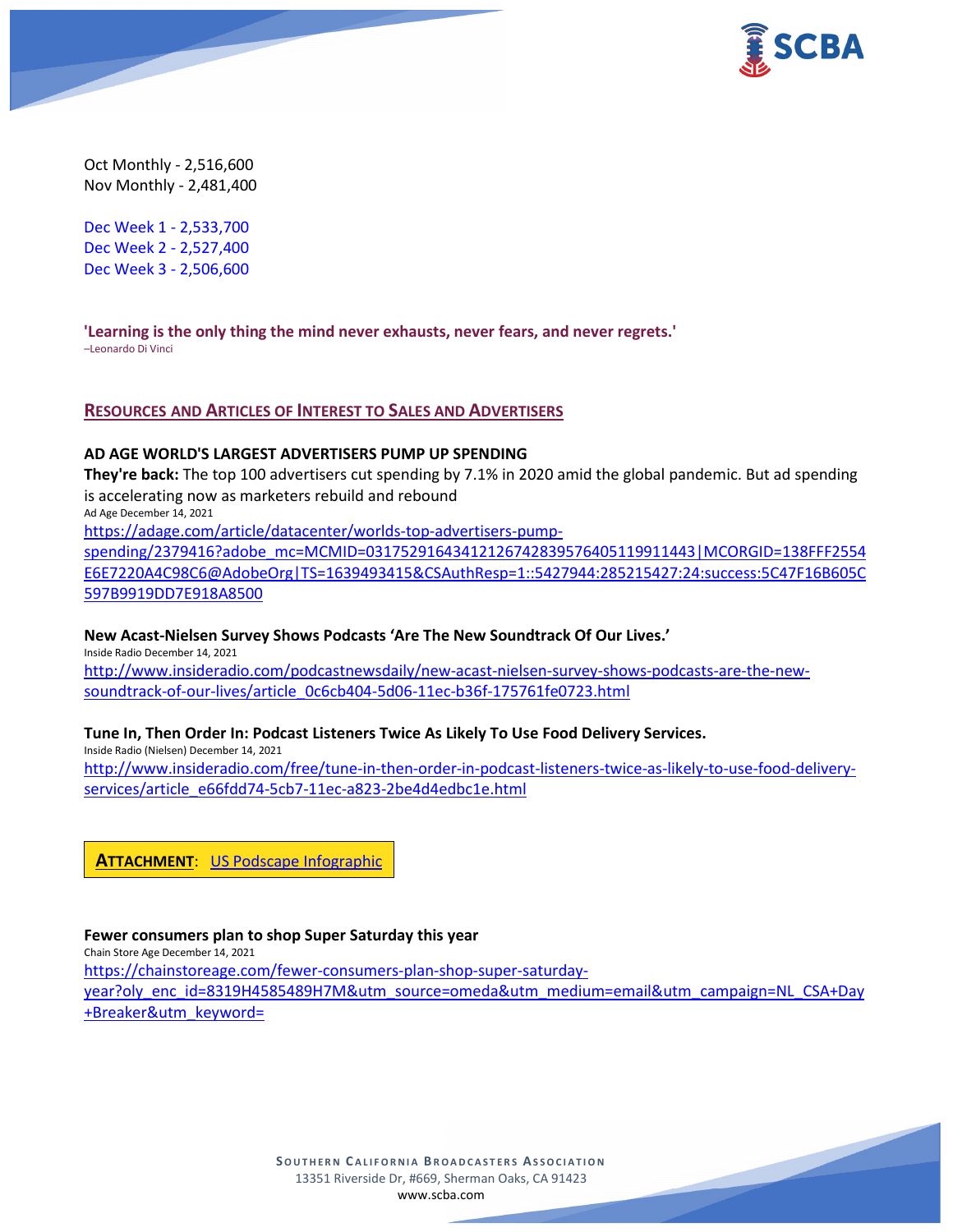

## **Consumer sentiment rebounds in early December; inflation biggest concern**

Chain Store Age December 10, 2021 [https://chainstoreage.com/consumer-sentiment-rebounds-early-december-inflation-biggest](https://chainstoreage.com/consumer-sentiment-rebounds-early-december-inflation-biggest-concern?oly_enc_id=8319H4585489H7M&utm_source=omeda&utm_medium=email&utm_campaign=NL_CSA+Day+Breaker&utm_keyword=)[concern?oly\\_enc\\_id=8319H4585489H7M&utm\\_source=omeda&utm\\_medium=email&utm\\_campaign=NL\\_CSA+](https://chainstoreage.com/consumer-sentiment-rebounds-early-december-inflation-biggest-concern?oly_enc_id=8319H4585489H7M&utm_source=omeda&utm_medium=email&utm_campaign=NL_CSA+Day+Breaker&utm_keyword=) [Day+Breaker&utm\\_keyword=](https://chainstoreage.com/consumer-sentiment-rebounds-early-december-inflation-biggest-concern?oly_enc_id=8319H4585489H7M&utm_source=omeda&utm_medium=email&utm_campaign=NL_CSA+Day+Breaker&utm_keyword=)

# **New Study Shows Digital Advertising Significantly Drives More Brand Word Of Mouth And Conversation Than Social Advertising On Facebook**

CisionPRNewswire December 13, 2021

[https://www.prnewswire.com/news-releases/new-study-shows-digital-advertising-significantly-drives-more](https://www.prnewswire.com/news-releases/new-study-shows-digital-advertising-significantly-drives-more-brand-word-of-mouth-and-conversation-than-social-advertising-on-facebook-301442309.html)[brand-word-of-mouth-and-conversation-than-social-advertising-on-facebook-301442309.html](https://www.prnewswire.com/news-releases/new-study-shows-digital-advertising-significantly-drives-more-brand-word-of-mouth-and-conversation-than-social-advertising-on-facebook-301442309.html)

### **Boosted: Spot Radio's Anti-Viral Activity**

Radio + Television Business Report December 13, 2021 <https://www.rbr.com/mm-spot-10-r-121321/>

## **Downloads Jumped 21% Last Week From 2020 According To Podtrac.**

Inside Radio December 13, 2021 [http://www.insideradio.com/podcastnewsdaily/downloads-jumped-21-last-week-from-2020-according-to](http://www.insideradio.com/podcastnewsdaily/downloads-jumped-21-last-week-from-2020-according-to-podtrac/article_b542e6e8-5c3e-11ec-948b-931ef7ff15e3.html)[podtrac/article\\_b542e6e8-5c3e-11ec-948b-931ef7ff15e3.html](http://www.insideradio.com/podcastnewsdaily/downloads-jumped-21-last-week-from-2020-according-to-podtrac/article_b542e6e8-5c3e-11ec-948b-931ef7ff15e3.html)

## **Despite Reduced Inventory, Continuing To Advertise Paid Off For Auto Dealers.**

Inside Radio December 13, 2021 [http://www.insideradio.com/free/despite-reduced-inventory-continuing-to-advertise-paid-off-for-auto](http://www.insideradio.com/free/despite-reduced-inventory-continuing-to-advertise-paid-off-for-auto-dealers/article_927c34aa-5bf0-11ec-bb4f-2fcd17c61c2a.html)[dealers/article\\_927c34aa-5bf0-11ec-bb4f-2fcd17c61c2a.html](http://www.insideradio.com/free/despite-reduced-inventory-continuing-to-advertise-paid-off-for-auto-dealers/article_927c34aa-5bf0-11ec-bb4f-2fcd17c61c2a.html)

### **Radio And Digital Ads: Not Only Better Together, But Radio Makes Digital More Effective.**

Inside Radio (Marketron) December 13, 2021 [http://www.insideradio.com/free/radio-and-digital-ads-not-only-better-together-but-radio-makes-digital-more](http://www.insideradio.com/free/radio-and-digital-ads-not-only-better-together-but-radio-makes-digital-more-effective/article_dde5b976-5bef-11ec-bb01-272bbaee4071.html)[effective/article\\_dde5b976-5bef-11ec-bb01-272bbaee4071.html](http://www.insideradio.com/free/radio-and-digital-ads-not-only-better-together-but-radio-makes-digital-more-effective/article_dde5b976-5bef-11ec-bb01-272bbaee4071.html)

## **Senator Warren Calls For Federal Probe Of Facebook Over 'Potential Reach' Metrics**

MediaPost December 10, 2021 [https://www.mediapost.com/publications/article/369351/senator-warren-calls-for-federal-probe-of](https://www.mediapost.com/publications/article/369351/senator-warren-calls-for-federal-probe-of-facebook.html?utm_source=newsletter&utm_medium=email&utm_content=readmore&utm_campaign=124601&hashid=Xbl3-p0DS1exdHSa15Xu_g)[facebook.html?utm\\_source=newsletter&utm\\_medium=email&utm\\_content=readmore&utm\\_campaign=12460](https://www.mediapost.com/publications/article/369351/senator-warren-calls-for-federal-probe-of-facebook.html?utm_source=newsletter&utm_medium=email&utm_content=readmore&utm_campaign=124601&hashid=Xbl3-p0DS1exdHSa15Xu_g) [1&hashid=Xbl3-p0DS1exdHSa15Xu\\_g](https://www.mediapost.com/publications/article/369351/senator-warren-calls-for-federal-probe-of-facebook.html?utm_source=newsletter&utm_medium=email&utm_content=readmore&utm_campaign=124601&hashid=Xbl3-p0DS1exdHSa15Xu_g)

### **Media Sales: Where to Spend Your Time and Energy in 2022**

The Center For Sales Strategy (Elissa Nauful) December 13, 2021 [https://blog.thecenterforsalesstrategy.com/media-sales-where-to-spend-your-time-and-energy-in-](https://blog.thecenterforsalesstrategy.com/media-sales-where-to-spend-your-time-and-energy-in-2022?utm_campaign=subscriber&utm_medium=email&_hsmi=194814627&_hsenc=p2ANqtz--Gv4EOKwTEN5l8NTOHrEzjpvlC49QPH9qhgRcbCGwTcZ1rq5fbvqCsLY6TKhAMPuOKyMt-dy1pIUu9DBtPzUgrCPKLTA&utm_content=194814627&utm_source=hs_email)[2022?utm\\_campaign=subscriber&utm\\_medium=email&\\_hsmi=194814627&\\_hsenc=p2ANqtz--](https://blog.thecenterforsalesstrategy.com/media-sales-where-to-spend-your-time-and-energy-in-2022?utm_campaign=subscriber&utm_medium=email&_hsmi=194814627&_hsenc=p2ANqtz--Gv4EOKwTEN5l8NTOHrEzjpvlC49QPH9qhgRcbCGwTcZ1rq5fbvqCsLY6TKhAMPuOKyMt-dy1pIUu9DBtPzUgrCPKLTA&utm_content=194814627&utm_source=hs_email) [Gv4EOKwTEN5l8NTOHrEzjpvlC49QPH9qhgRcbCGwTcZ1rq5fbvqCsLY6TKhAMPuOKyMt](https://blog.thecenterforsalesstrategy.com/media-sales-where-to-spend-your-time-and-energy-in-2022?utm_campaign=subscriber&utm_medium=email&_hsmi=194814627&_hsenc=p2ANqtz--Gv4EOKwTEN5l8NTOHrEzjpvlC49QPH9qhgRcbCGwTcZ1rq5fbvqCsLY6TKhAMPuOKyMt-dy1pIUu9DBtPzUgrCPKLTA&utm_content=194814627&utm_source=hs_email)[dy1pIUu9DBtPzUgrCPKLTA&utm\\_content=194814627&utm\\_source=hs\\_email](https://blog.thecenterforsalesstrategy.com/media-sales-where-to-spend-your-time-and-energy-in-2022?utm_campaign=subscriber&utm_medium=email&_hsmi=194814627&_hsenc=p2ANqtz--Gv4EOKwTEN5l8NTOHrEzjpvlC49QPH9qhgRcbCGwTcZ1rq5fbvqCsLY6TKhAMPuOKyMt-dy1pIUu9DBtPzUgrCPKLTA&utm_content=194814627&utm_source=hs_email)

### **Prospecting Via Email**

Radio Ink (Michael Doyle) December 13, 2021 [https://radioink.com/2021/12/13/prospecting-via](https://radioink.com/2021/12/13/prospecting-via-email/?vgo_ee=g4MdIIvetgiR1mkR7kijJ4BI1h38V58Ke8bVrp%2FmcsM%3D)[email/?vgo\\_ee=g4MdIIvetgiR1mkR7kijJ4BI1h38V58Ke8bVrp%2FmcsM%3D](https://radioink.com/2021/12/13/prospecting-via-email/?vgo_ee=g4MdIIvetgiR1mkR7kijJ4BI1h38V58Ke8bVrp%2FmcsM%3D)

> **SOUTHERN C ALIFORNIA B ROADCASTERS ASSOCIATION** 13351 Riverside Dr, #669, Sherman Oaks, CA 91423 [www.scba.com](http://www.scba.com/)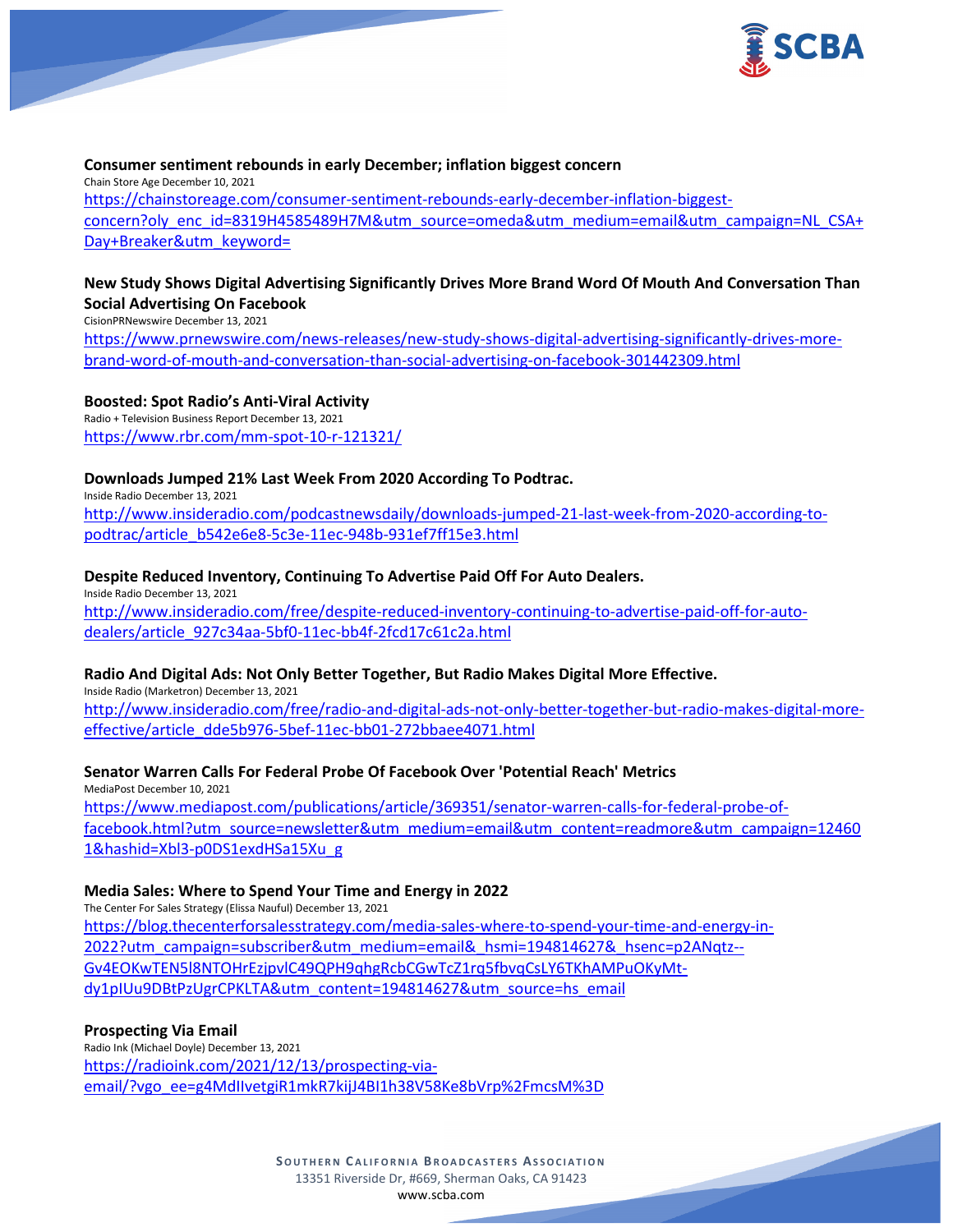

## **Become Self-Disciplined**

Radio Ink (Rick Fink) December 13, 2021 [https://radioink.com/2021/12/13/become-self](https://radioink.com/2021/12/13/become-self-disciplined/?vgo_ee=g4MdIIvetgiR1mkR7kijJ4BI1h38V58Ke8bVrp%2FmcsM%3D)[disciplined/?vgo\\_ee=g4MdIIvetgiR1mkR7kijJ4BI1h38V58Ke8bVrp%2FmcsM%3D](https://radioink.com/2021/12/13/become-self-disciplined/?vgo_ee=g4MdIIvetgiR1mkR7kijJ4BI1h38V58Ke8bVrp%2FmcsM%3D)

# **Sellers Need Growth + Daily Confidence**

Radio Ink (Loyd Ford) December 13, 2021 [https://radioink.com/2021/12/13/sellers-need-growth-daily](https://radioink.com/2021/12/13/sellers-need-growth-daily-confidence/?vgo_ee=g4MdIIvetgiR1mkR7kijJ4BI1h38V58Ke8bVrp%2FmcsM%3D)[confidence/?vgo\\_ee=g4MdIIvetgiR1mkR7kijJ4BI1h38V58Ke8bVrp%2FmcsM%3D](https://radioink.com/2021/12/13/sellers-need-growth-daily-confidence/?vgo_ee=g4MdIIvetgiR1mkR7kijJ4BI1h38V58Ke8bVrp%2FmcsM%3D)

# **Reps with Resilience Rule**

SalesFuel December 11, 2021 <https://salesfuel.com/reps-with-resilience-rule/>

## **Digital and Social Tips for Post-2020 Sales Events: Part 1**

SalesFuel December 11, 2021 <https://salesfuel.com/digital-and-social-tips-for-post-2020-sales-events-part-1/>

# **Digital and Social To-Dos During Events (and After)**

SalesFuel December 11, 2021 <https://salesfuel.com/digital-social-to-dos-during-events-and-after/>

## **November Was Bad For Auto Industry: Cars Sales Down By 19%, 2-Wheeler Sales Down By 34%; Here's The Reason Why?**

[trak.in](http://trak.in/) December 11, 2021

[https://trak.in/tags/business/2021/12/11/november-was-bad-for-auto-industry-cars-sales-down-by-19-2](https://trak.in/tags/business/2021/12/11/november-was-bad-for-auto-industry-cars-sales-down-by-19-2-wheeler-sales-down-by-34-heres-the-reason-why/) [wheeler-sales-down-by-34-heres-the-reason-why/](https://trak.in/tags/business/2021/12/11/november-was-bad-for-auto-industry-cars-sales-down-by-19-2-wheeler-sales-down-by-34-heres-the-reason-why/)

## **The Rise of Digital Marketing: A Game-Changer**

# **All successful businesses must have a strong digital marketing strategy to bring in more clients and more revenue.**

Newsweek December 10, 2021 <https://www.newsweek.com/rise-digital-marketing-game-changer-1654889>

# **Radio Is Where Hispanic Homebuyers Feel at Home.**

Inside Radio (The Media Audit) December 9, 2021 [http://www.insideradio.com/free/radio-is-where-hispanic-homebuyers-feel-at-home/article\\_3169de30-58bf-](http://www.insideradio.com/free/radio-is-where-hispanic-homebuyers-feel-at-home/article_3169de30-58bf-11ec-91d9-0f2bf7572fc1.html)[11ec-91d9-0f2bf7572fc1.html](http://www.insideradio.com/free/radio-is-where-hispanic-homebuyers-feel-at-home/article_3169de30-58bf-11ec-91d9-0f2bf7572fc1.html)

### **Avoid These 6 Proven Deal-Breakers to Convert More B2B Sales**

LinkedIn December 8, 2021 <https://www.linkedin.com/business/sales/blog/b2b-sales/whats-blocking-sales-in-b2b-sales>

### **10 Tips to Avoid Burnout While Working in Sales**

Badger Maps undated <https://www.badgermapping.com/blog/10-tips-to-avoid-burnout-while-working-in-sales/>

> **SOUTHERN C ALIFORNIA B ROADCASTERS ASSOCIATION** 13351 Riverside Dr, #669, Sherman Oaks, CA 91423 [www.scba.com](http://www.scba.com/)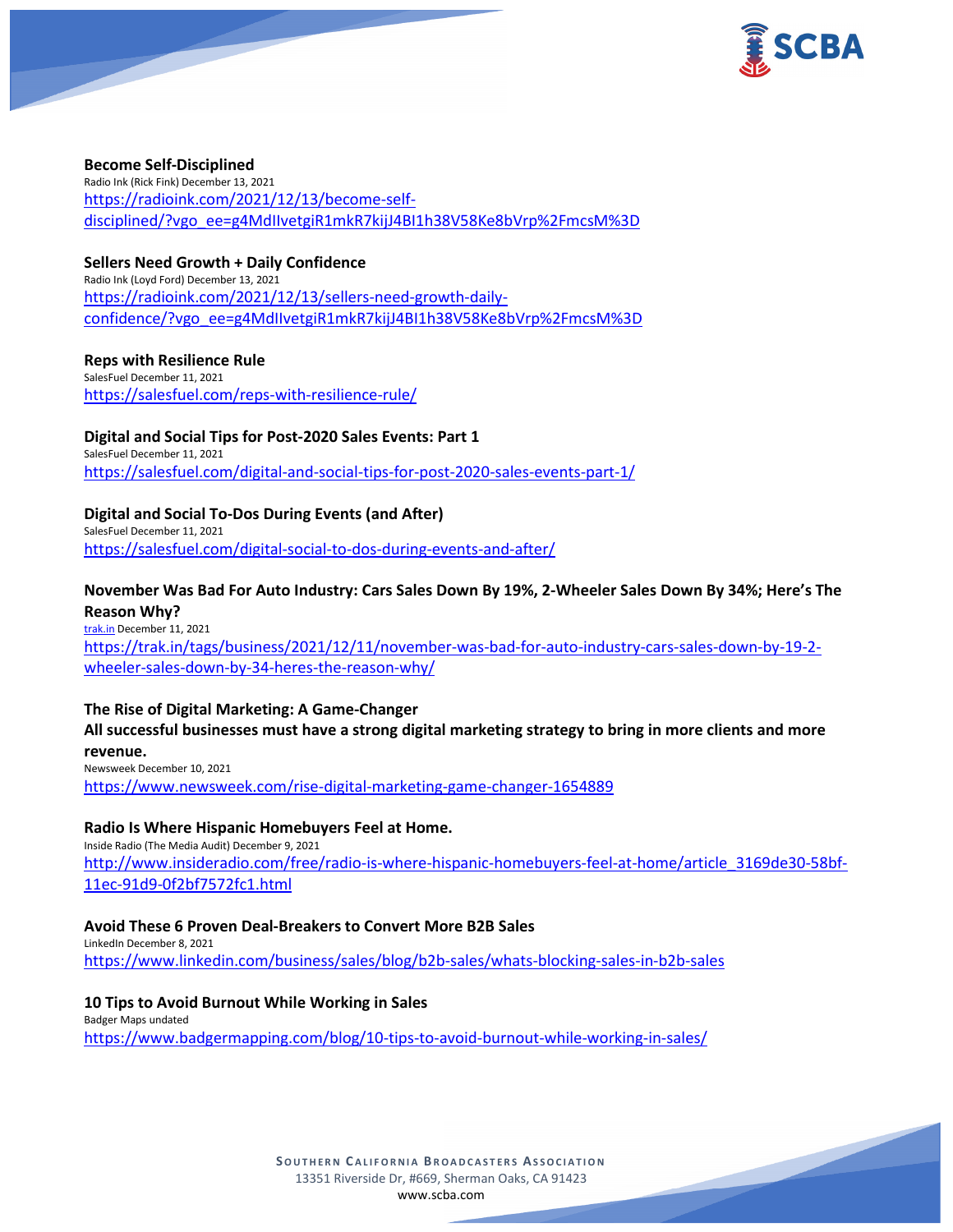

## **RESOURCES AND ARTICLES OF INTEREST TO MANAGERS FOR PLANNING AND FORECASTING:**

**Outlook 2022: What We Can Expect From Advertising & Media** Forbes December 15, 2021 [https://www.forbes.com/sites/bradadgate/2021/12/15/outlook-2022-what-we-can-expect-from-advertising-](https://www.forbes.com/sites/bradadgate/2021/12/15/outlook-2022-what-we-can-expect-from-advertising--media/?sh=61e597e671e3) [media/?sh=61e597e671e3](https://www.forbes.com/sites/bradadgate/2021/12/15/outlook-2022-what-we-can-expect-from-advertising--media/?sh=61e597e671e3)

#### **The Ups and Downs of Audio in 2021 – By the Numbers**

amplifi media December 15, 2021 [https://www.amplifimedia.com/blogstein/the-ups-and-downs-of-audio-in-2021-by-the](https://www.amplifimedia.com/blogstein/the-ups-and-downs-of-audio-in-2021-by-the-numbers?mc_cid=9bdbab8261&mc_eid=30f6902dce)[numbers?mc\\_cid=9bdbab8261&mc\\_eid=30f6902dce](https://www.amplifimedia.com/blogstein/the-ups-and-downs-of-audio-in-2021-by-the-numbers?mc_cid=9bdbab8261&mc_eid=30f6902dce)

### **'Exponential' Growth Forecast For Sports Betting Sector.**

Inside Radio (MediaPost) December 15, 2021 [http://www.insideradio.com/free/exponential-growth-forecast-for-sports-betting-sector/article\\_896193d0-](http://www.insideradio.com/free/exponential-growth-forecast-for-sports-betting-sector/article_896193d0-5d7e-11ec-8c31-db7c728c10f0.html) [5d7e-11ec-8c31-db7c728c10f0.html](http://www.insideradio.com/free/exponential-growth-forecast-for-sports-betting-sector/article_896193d0-5d7e-11ec-8c31-db7c728c10f0.html)

## **Will 2022 Be "The Year Of The Churn?"**

Jacobs Media Strategies (Fred Jacobs) December 15, 2021 <https://jacobsmedia.com/will-2022-be-the-year-of-the-churn/>

#### **Improving Opportunities for Minority Broadcasters**

A Q&A with NABOB President Jim Winston to look at NABOB, its priorities and advocacy RadioWorld December 15, 2021 [https://www.radioworld.com/columns-and-views/guest-commentaries/improving-opportunities-for-minority](https://www.radioworld.com/columns-and-views/guest-commentaries/improving-opportunities-for-minority-broadcasters?utm_source=SmartBrief&utm_medium=email&utm_campaign=0028F35E-226C-4B60-AC88-AB2831C8A639&utm_content=501C1264-C9AF-49FE-B8D2-0CF5352FB625&utm_term=56635b9b-0180-46fb-92ea-d1c65bc244bb)[broadcasters?utm\\_source=SmartBrief&utm\\_medium=email&utm\\_campaign=0028F35E-226C-4B60-AC88-](https://www.radioworld.com/columns-and-views/guest-commentaries/improving-opportunities-for-minority-broadcasters?utm_source=SmartBrief&utm_medium=email&utm_campaign=0028F35E-226C-4B60-AC88-AB2831C8A639&utm_content=501C1264-C9AF-49FE-B8D2-0CF5352FB625&utm_term=56635b9b-0180-46fb-92ea-d1c65bc244bb) [AB2831C8A639&utm\\_content=501C1264-C9AF-49FE-B8D2-0CF5352FB625&utm\\_term=56635b9b-0180-46fb-](https://www.radioworld.com/columns-and-views/guest-commentaries/improving-opportunities-for-minority-broadcasters?utm_source=SmartBrief&utm_medium=email&utm_campaign=0028F35E-226C-4B60-AC88-AB2831C8A639&utm_content=501C1264-C9AF-49FE-B8D2-0CF5352FB625&utm_term=56635b9b-0180-46fb-92ea-d1c65bc244bb)[92ea-d1c65bc244bb](https://www.radioworld.com/columns-and-views/guest-commentaries/improving-opportunities-for-minority-broadcasters?utm_source=SmartBrief&utm_medium=email&utm_campaign=0028F35E-226C-4B60-AC88-AB2831C8A639&utm_content=501C1264-C9AF-49FE-B8D2-0CF5352FB625&utm_term=56635b9b-0180-46fb-92ea-d1c65bc244bb)

### **Advertisers Cite Digital Supply Chain As Top Transparency Issue**

MediaPost December 14, 2021 [https://www.mediapost.com/publications/article/369434/advertisers-cite-digital-supply-chain-as-top](https://www.mediapost.com/publications/article/369434/advertisers-cite-digital-supply-chain-as-top-trans.html?utm_source=newsletter&utm_medium=email&utm_content=headline&utm_campaign=124629&hashid=CKfKjD-IQuCPkoXp87oXHg)[trans.html?utm\\_source=newsletter&utm\\_medium=email&utm\\_content=headline&utm\\_campaign=124629&has](https://www.mediapost.com/publications/article/369434/advertisers-cite-digital-supply-chain-as-top-trans.html?utm_source=newsletter&utm_medium=email&utm_content=headline&utm_campaign=124629&hashid=CKfKjD-IQuCPkoXp87oXHg) [hid=CKfKjD-IQuCPkoXp87oXHg](https://www.mediapost.com/publications/article/369434/advertisers-cite-digital-supply-chain-as-top-trans.html?utm_source=newsletter&utm_medium=email&utm_content=headline&utm_campaign=124629&hashid=CKfKjD-IQuCPkoXp87oXHg)

#### **'An Innovative Audience Measurement Platform' To Consider?**

RBR-TVBR December 14, 2021 <https://www.rbr.com/an-innovative-audience-measurement-platform-to-consider/>

### **MRC Auditing Nielsen's 'Digital Ad Ratings,' Adds Phases For Mobile And CTV**

MediaPost December 15, 2021

<https://www.mediapost.com/publications/article/369436/mrc-auditing-nielsens-digital-ad-ratings-adds.html>

#### **Move To Impressions-Based Measurement, Sports Betting Brighten '22 (TV) Outlook**

TVNewsCheck December 14, 2021 [https://tvnewscheck.com/top-news/open-mike/article/move-to-impressions-based-measurement-sports](https://tvnewscheck.com/top-news/open-mike/article/move-to-impressions-based-measurement-sports-betting-brighten-22-outlook/)[betting-brighten-22-outlook/](https://tvnewscheck.com/top-news/open-mike/article/move-to-impressions-based-measurement-sports-betting-brighten-22-outlook/)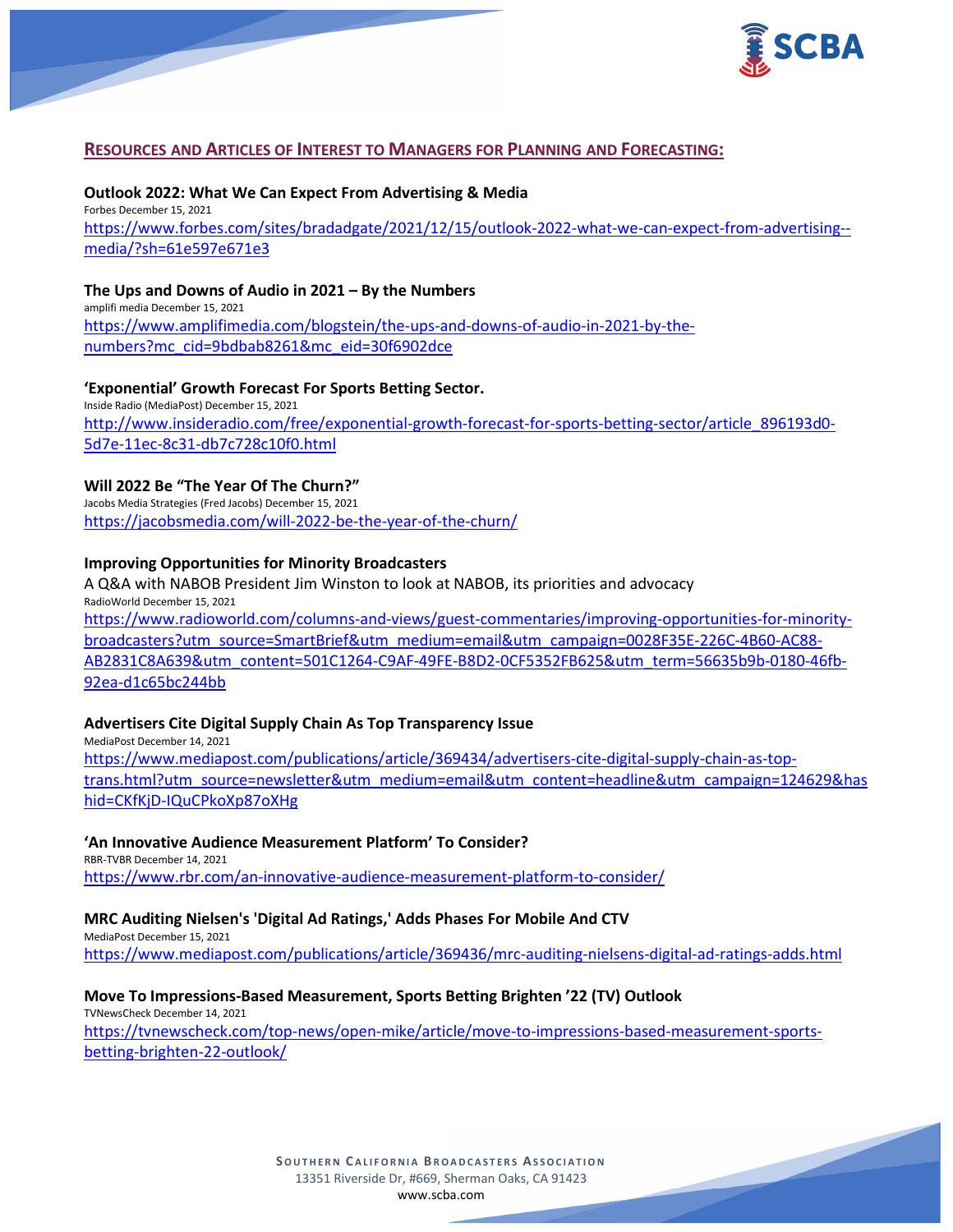

#### **The Inside Radio Q&A With Gordon Smith – Farewell Edition.**

Inside Radio December 13, 2021 [http://www.insideradio.com/free/the-inside-radio-q-a-with-gordon-smith-farewell-edition/article\\_b18328a4-](http://www.insideradio.com/free/the-inside-radio-q-a-with-gordon-smith-farewell-edition/article_b18328a4-5bf0-11ec-b41d-2fdbf900f997.html) [5bf0-11ec-b41d-2fdbf900f997.html](http://www.insideradio.com/free/the-inside-radio-q-a-with-gordon-smith-farewell-edition/article_b18328a4-5bf0-11ec-b41d-2fdbf900f997.html)

#### **Inside Radio's 'Farewell' Interview With Gordon Smith, Part Two.**

Inside Radio December 14, 2021 [http://www.insideradio.com/free/inside-radio-s-farewell-interview-with-gordon-smith-part](http://www.insideradio.com/free/inside-radio-s-farewell-interview-with-gordon-smith-part-two/article_c818461c-5cb8-11ec-b425-1f1d1e6bffe2.html)[two/article\\_c818461c-5cb8-11ec-b425-1f1d1e6bffe2.html](http://www.insideradio.com/free/inside-radio-s-farewell-interview-with-gordon-smith-part-two/article_c818461c-5cb8-11ec-b425-1f1d1e6bffe2.html)

#### **Wolk: Ad Measurement and Program Measurement Should Get Divorced**

NEXT/TV December 13, 2021 <https://www.nexttv.com/news/wolk-ad-measurement-and-program-measurement-should-get-divorced>

# **Study Finds Corporate Values Increasingly Becoming 'Additional Criteria For Media Buying.'**

Inside Radio (Advertiser Perceptions) December 14, 2021 [http://www.insideradio.com/free/study-finds-corporate-values-increasingly-becoming-additional-criteria-for](http://www.insideradio.com/free/study-finds-corporate-values-increasingly-becoming-additional-criteria-for-media-buying/article_9ed9a5da-5cb7-11ec-ae19-779657597fee.html)[media-buying/article\\_9ed9a5da-5cb7-11ec-ae19-779657597fee.html](http://www.insideradio.com/free/study-finds-corporate-values-increasingly-becoming-additional-criteria-for-media-buying/article_9ed9a5da-5cb7-11ec-ae19-779657597fee.html)

### **Why Stalled Out Smart Speaker Sales Will Hurt Radio Broadcasters**

Jacobs Media Strategies (Fred Jacobs) December 13, 2021 <https://jacobsmedia.com/why-stalled-out-smart-speaker-sales-will-hurt-radio-broadcasters/>

#### **Where's Podcasting Heading In 2022? Triton's Global Team Offers Some Predictions.**

Inside Radio December 13,m 2021 [http://www.insideradio.com/podcastnewsdaily/where-s-podcasting-heading-in-2022-triton-s-global-team](http://www.insideradio.com/podcastnewsdaily/where-s-podcasting-heading-in-2022-triton-s-global-team-offers-some-predictions/article_7deab162-5c3e-11ec-b7a6-f77530dca568.html)[offers-some-predictions/article\\_7deab162-5c3e-11ec-b7a6-f77530dca568.html](http://www.insideradio.com/podcastnewsdaily/where-s-podcasting-heading-in-2022-triton-s-global-team-offers-some-predictions/article_7deab162-5c3e-11ec-b7a6-f77530dca568.html)

#### **Recruitment: A Sales Manager's Biggest Challenge**

Radio + Television Business Report December 10, 2021 <https://www.rbr.com/media-sales-recruitment-challenges-20222/>

#### **Kagan: Sports Betting And Political To Fuel Continued Ad Bounce-Back in 2022.**

Inside Radio December 10, 2021 [http://www.insideradio.com/free/kagan-sports-betting-and-political-to-fuel-continued-ad-bounce-back-in-](http://www.insideradio.com/free/kagan-sports-betting-and-political-to-fuel-continued-ad-bounce-back-in-2022/article_2740360c-598c-11ec-a1eb-77364e4e0e56.html)[2022/article\\_2740360c-598c-11ec-a1eb-77364e4e0e56.html](http://www.insideradio.com/free/kagan-sports-betting-and-political-to-fuel-continued-ad-bounce-back-in-2022/article_2740360c-598c-11ec-a1eb-77364e4e0e56.html)

#### **Report: Smart Speaker Market Growth May Have Peaked.**

Inside Radio (CivicScience) December 10, 2021 [http://www.insideradio.com/free/report-smart-speaker-market-growth-may-have-peaked/article\\_80143b6c-](http://www.insideradio.com/free/report-smart-speaker-market-growth-may-have-peaked/article_80143b6c-598b-11ec-9736-8f8d107bfce6.html)[598b-11ec-9736-8f8d107bfce6.html](http://www.insideradio.com/free/report-smart-speaker-market-growth-may-have-peaked/article_80143b6c-598b-11ec-9736-8f8d107bfce6.html)